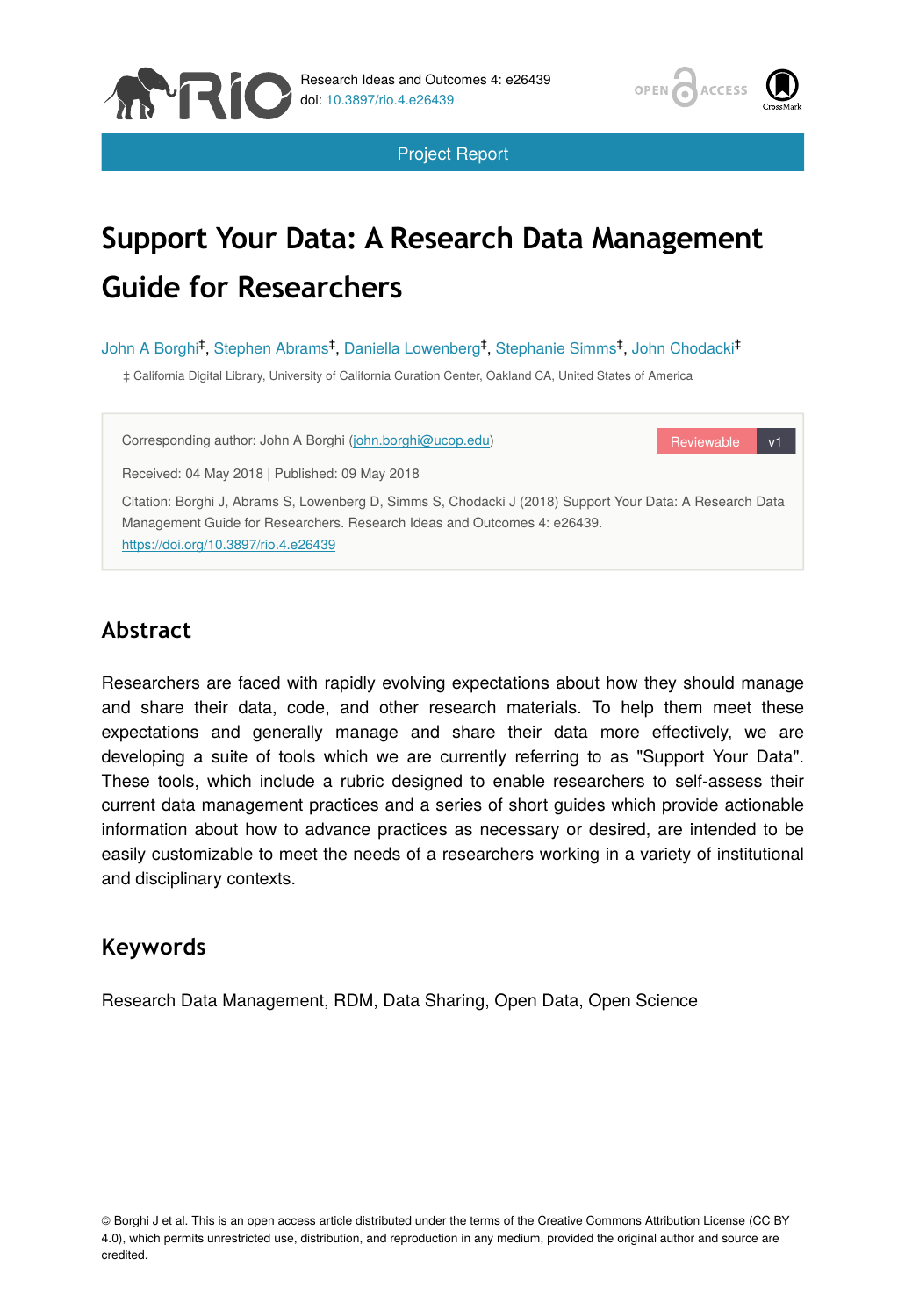# **Introduction**

Research data management (RDM), a term that encompassess activities related to the storage, organization, documentation, and dissemination of data\*1, is central to efforts aimed at maximizing the value of scientific investment (e.g. Holdren 2013) and addressing concerns related to the integrity of the research process (e.g Collins and Tabak 2014). Unfortunately, when surveyed directly, researchers often acknowledge that they lack the skills and experience needed to manage and share their data effectively (Barone et al. 2017, Federer et al. 2015, Tenopir et al. 2016). This disconnect demonstrates the need for tools that bridge the communication gap that exists between the research community, data service providers, and other local, national, and international data stakeholder groups. The development of one such tool, which we are tentatively referring to as "Support Your Data" is the subject of this project report.

As demonstrated by visualizations such as the research data lifecycle (Carlson 2014, Cox and Ting Tam 2018), RDM is continuous, iterative, and embedded throughout the course of a research project. Well thought out RDM practices make the research process more efficient, facilitate collaboration, and help prevent the loss of data (see Lowndes et al. 2017). Effective RDM is also crucial to establishing the accessibility of data after a project's conclusion, which is increasingly required by data stakeholders including research funding agencies and scholarly publishers. Steps must be taken early in the research process to ensure that data can be shared later. For example, the sharing of data from human participants must be approved by an institutional review board (IRB) and described in informed consent documents before any data is collected (Meyer 2018). More generally, data that are made available are only useful if formatted, documented, and organized in a manner that enables examination and reuse by others. Related guidance (e.g. Goodman et al. 2014) and standards (e.g. FAIR - Wilkinson et al. 2016) highlight that proper data management is a key factor in enabling effective data sharing which is itself a key factor in establishing research transparency and reproducibility.

Complementing calls for improved data management and more widespread data sharing by transparency and reproducibility-related initiatives within the research community (Ioannidis 2014, Munafò et al. 2017), RDM has increasingly become a focus for academic libraries. Though offerings vary considerably between institutions, library RDM programs generally emphasize skills training and assisting researchers in complying with data-related policies and mandates (Cox et al. 2017, Flores et al. 2015, Tenopir et al. 2014). Guidance provided to researchers by library-based data service providers often focuses on topics such as data management planning, metadata and documentation, data organization, storage and backup procedures, and long term preservation. Though "best practice" documents written by researchers often cover similar topics, they generally do not reference the work of data service providers. A recent effort to bridge these two perspectives through a survey of data management practices in the field of human brain imaging (neuroimaging) demonstrates that many researchers are unaware of or do not make use of library-based RDM resources. Furthermore, their RDM practices are highly variable, often described using hypothesis or workflow-specific terminology, and rooted in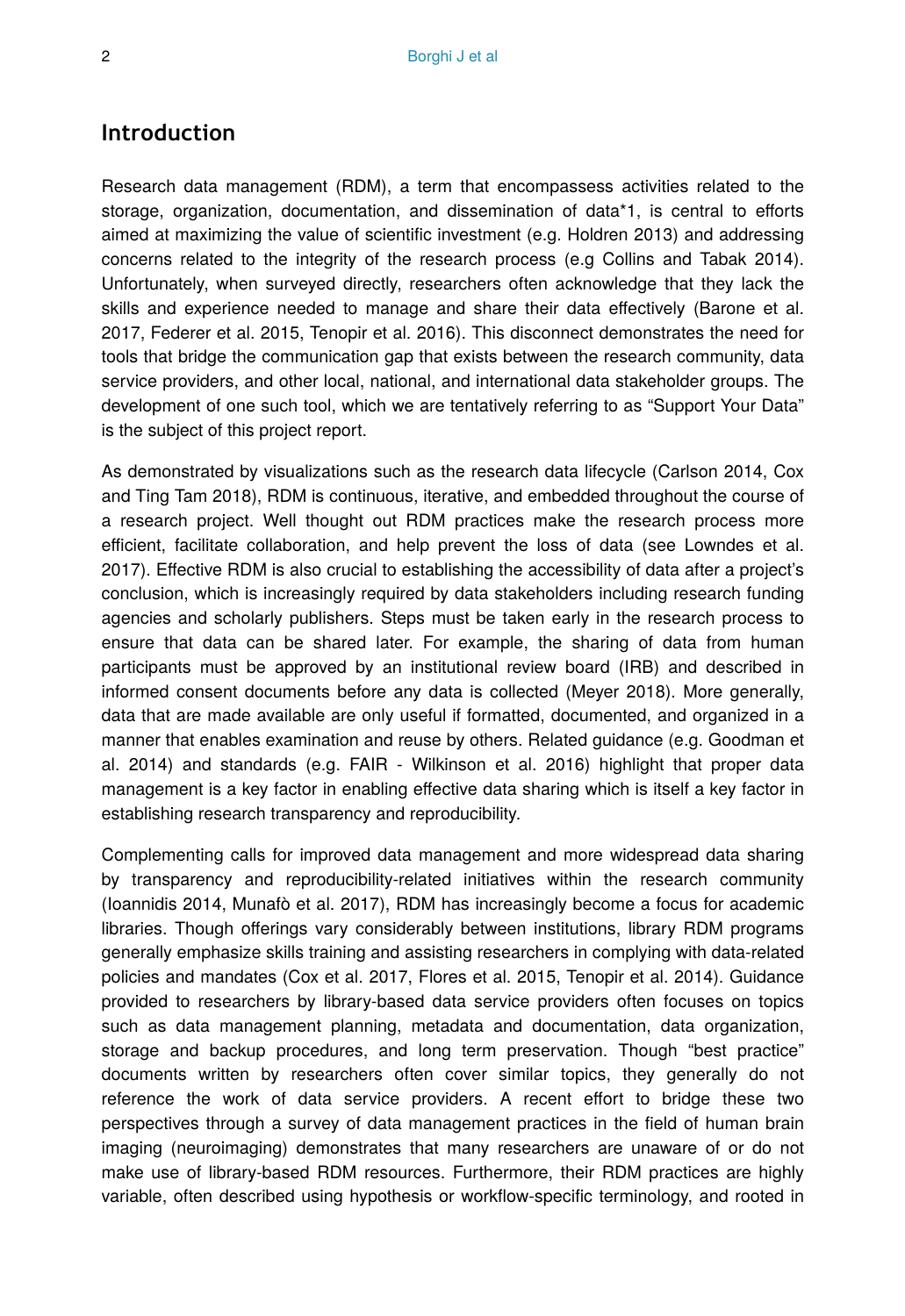immediate and practical concerns (e.g. "I want to prevent the loss of data.") (Borghi and Van Gulick 2018). Therefore, for data service providers, crossing this communication gap and effectively engaging with researchers on the topic of RDM requires not only overcoming differences in language, terminology, and priorities between and within different research areas, but also placing related concepts within the context of a researcher's dayto-day work with data.

There are several existing tools that bring together the perspectives of data service providers and researchers to evaluate RDM practices. However, because these tools are often oriented towards data service providers, they have not seen widespread adoption by researchers who may have minimal contact with library-based RDM programs. For example, the Data Curation Profiles toolkit- which consists of a structured interviewed designed to elucidate data-related practices and needs in different academic disciplineswas designed to launch discussions between librarians and researchers and facilitate the development of data services that address the needs of researchers (Witt et al. 2009). Other RDM assessment tools draw heavily from the capability maturity model (CMM) framework, which describes practices based on their degree of formality and optimization (Paulk et al. 1993). A maturity model specific to the management of scientific data characterizes research groups on the basis of how well their procedures related to data acquisition, description, dissemination, and preservation are defined, documented, and generalized (Crowston and Qin 2011). The DMVitals tool (Sallans and Lake 2014) combines elements of the Data Curation Profiles and maturity-based tools, to systematically assess a researcher's data management practices and generate customized and actionable recommendations based on institutional and domain standards.

This brief review of the current RDM landscape highlights several significant trends:

- 1. Researchers face an evolving array of expectations related to how they manage and share data. Unfortunately, there is a significant communication gap between researchers and library-based data service providers.
- 2. Overcoming this communication gap requires placing RDM in the context of a researcher's day-to-day work with data and overcoming differences in language, terminology, and priorities between and within different research communities.
- 3. There is currently no user-friendly guide that allows researchers to assess and advance their own data management practices.

The intention of the Support Your Data project is to address these trends by developing materials that frame activities related to research data management so that they can be easily understood and acted upon by researchers. At present, these materials consist of a rubric designed to allow researchers to self assess their own RDM practices over the course of a research project and a complementary set of guides that direct researchers towards RDM-related services at their institution and provide actionable information about how to advance their practices as necessary or desired. To meet the needs of researchers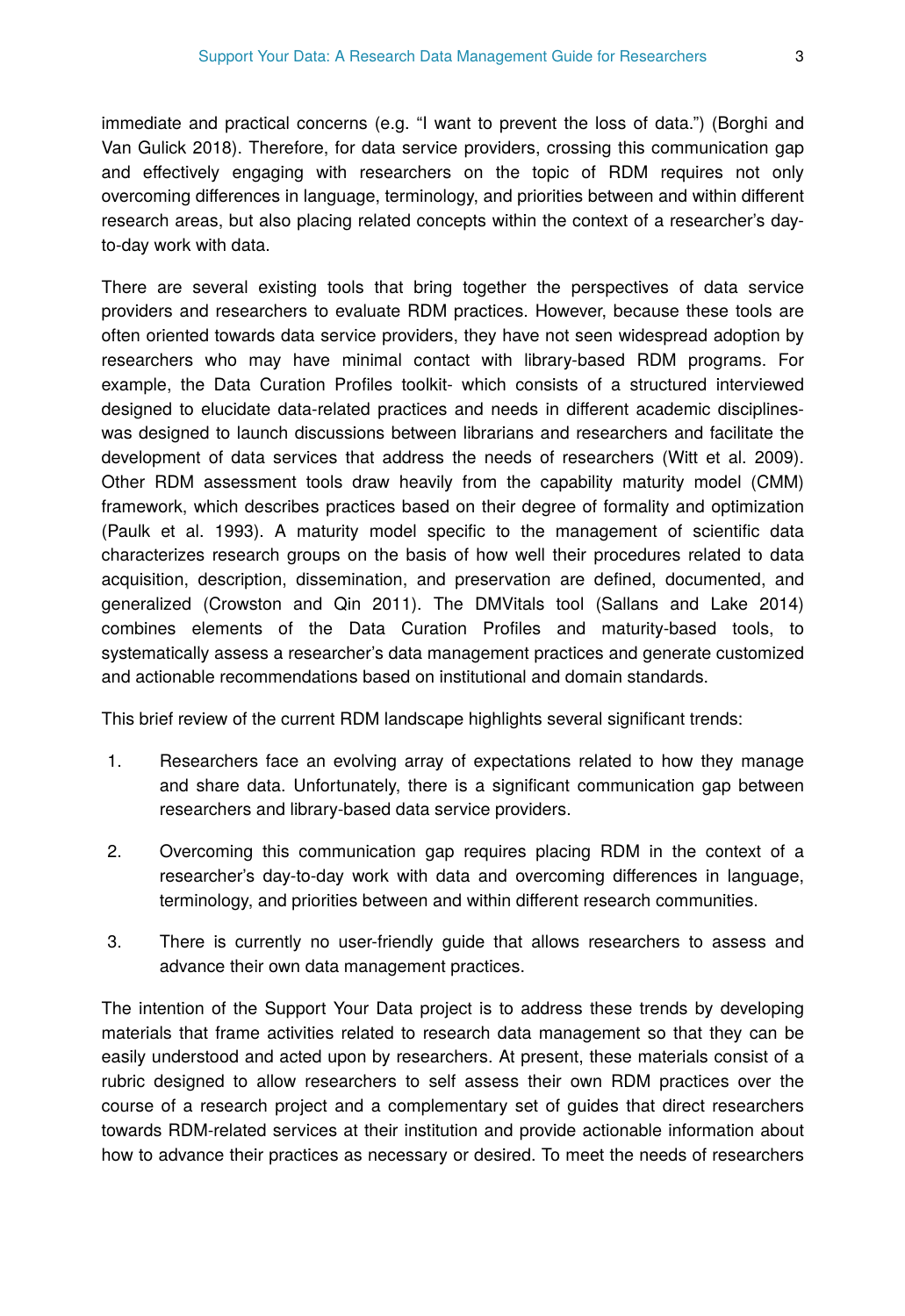in different institutional and disciplinary contexts, all of these materials have been designed to be easily customizable.

# **Project Development**

The development process for the Support Your Data project drew upon a large number of sources. An initial point of inspiration was the "HowOpenIsIt?" guide developed by SPARC, PLOS, and the Open Access Scholarly Publishers Association (OASPA) (SPARC 2013). The format of this guide, in which a number of topics (e.g. author posting rights, reuse rights) are described on a spectrum from closed to open access, allows for a number of complex and interrelated issues to be presented in a relatively simple and easy to understand manner. This prompted us to consider how to present research data management, a topic sufficiently complex as to be labelled a "wicked problem" (Awre et al. 2015), in a similar manner.

A literature search and analysis of existing RDM evaluation tools revealed that the majority were either designed to benchmark RDM services at the institutional level (e.g. Australian National Data Service 2011, Digital Curation Center 2013) or intended to foster communication between researchers and library based data service providers (Sallans and Lake 2014, Witt et al. 2009). For this reason, we decided that our yet unnamed project should focus on developing materials for researchers. Working under the assumption that researchers in different institutional and disciplinary contexts might have a range of RDMrelated priorities and access to different levels of RDM-related services, we decided at the outset of the development process that our materials should be developed with an eye towards customization.

One major early difficulty was determining how to describe the research process. While we wanted to draw from the workflow-based organization of visualizations such as the research data lifecycle, we also wanted to avoid presenting the progression of a research project using models or terminology that would be unfamiliar or unappealing to researchers. After conducting an informal survey of what words researchers associate with given activities (e.g. "What term(s) do you use to describe the stage of your research that involves acquiring, accumulating, or measuring data?") and examining related work on the topic (e.g. Mattern et al. 2015) we decided to focus on describing RDM-related practices rather than project stages. Even so, terminology proved to be a significant problem as we quickly determined that phrases such "data management planning" and "data sharing" had significantly different meanings to different audiences. Our efforts to reduce jargon would continue throughout the development process.

As with other RDM evaluation tools, we adopted elements of the capability maturity model framework to describe different data management-related activities on a continuum from "ad hoc" to "refined and optimized". This early conception of an "RDM Maturity Guide" was described in early blog posts intended to elicit feedback from members of the the data services and research communities. However, as the project progressed, we moved away from explicitly referencing the concept of practice maturity. Informal feedback received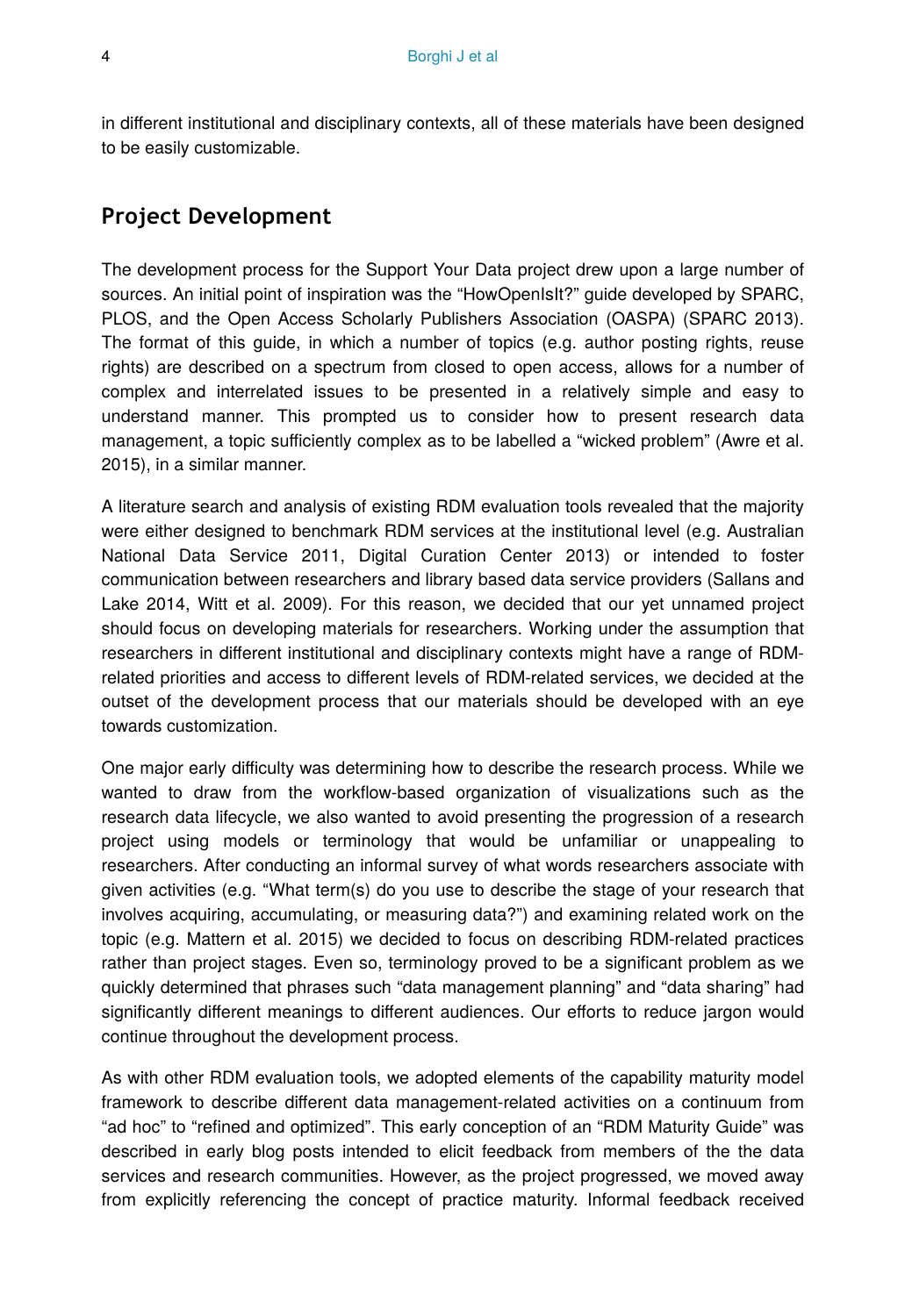during the development of a parallel project, in which researchers were asked to provide quantitative RDM maturity ratings for themselves and their field as a whole (Borghi and Van Gulick 2018), revealed that the concept needed constant clarification and that researchers were resistant to the connotation that their practices could be considered "immature."

The general structure of what would become the Support Your Data rubric was therefore refined to include a series of RDM-related activities described at different levels of definition and optimization. Because the rubric was to be designed to allow researchers to selfassess the current state of their RDM practices, we quickly decided that the rubric should be complemented by a series of short guides designed to provide information about how to advances practices as necessary or desired. In a series of biweekly meetings, we then set out to draft content for these materials. Feedback from the broader community was sought throughout this process through additional blog posts and presentations at research datafocused conferences (e.g. Borghi et al. 2017, Borghi et al. 2018)

Initially, development of the content for the rubric and the guides progressed in parallel. Informed by informal surveys of researchers and data service providers (e.g. "What activities do you consider part of 'planning for data'?"), we reviewed draft materials, worked to clarify language, and added relevant information as necessary. Though the activities described in the rows of the rubric (and expanded upon further in the guides) remained largely consistent throughout the development process, the earliest iterations of the rubric did not use use set labels to describe a researcher's practices related to each activity. This was intentional, as we wanted to resist quantification of a researcher's practices into a score of their RDM maturity. However, after an initial round of revisions, we determined that the rubric was becoming unbalanced. The lack of labels meant that different activities were being described at different levels of specificity which made interpretation difficult, thus defeating the entire purpose of the project.

In response, we refined the structure of the rubric further so that a researcher's RDMrelated activities were described using one of four labels (see next section). After taking care that these labels were descriptive and not evaluative, we then completed a draft version of the entire rubric. We decided to use declarative statements to describe each RDM-related activity under each label in order to maximize the degree to which a researcher would identify a description with their own practices. We then proceeded to refine the content and structure of the guides. The materials presented in the next section are the result of this most recent round of revision.

# **The Support Your Data Materials**

At present, the Support Your Data materials consist of a rubric designed to allow researchers to self assess their own RDM practices and a complementary series of one page guides intended to provide researchers access to RDM-related expertise (including local RDM-related resources) and advance practices as necessary or desired. All of these materials are intended to be customizable in order to meet the needs of researchers in different institutional or disciplinary contexts.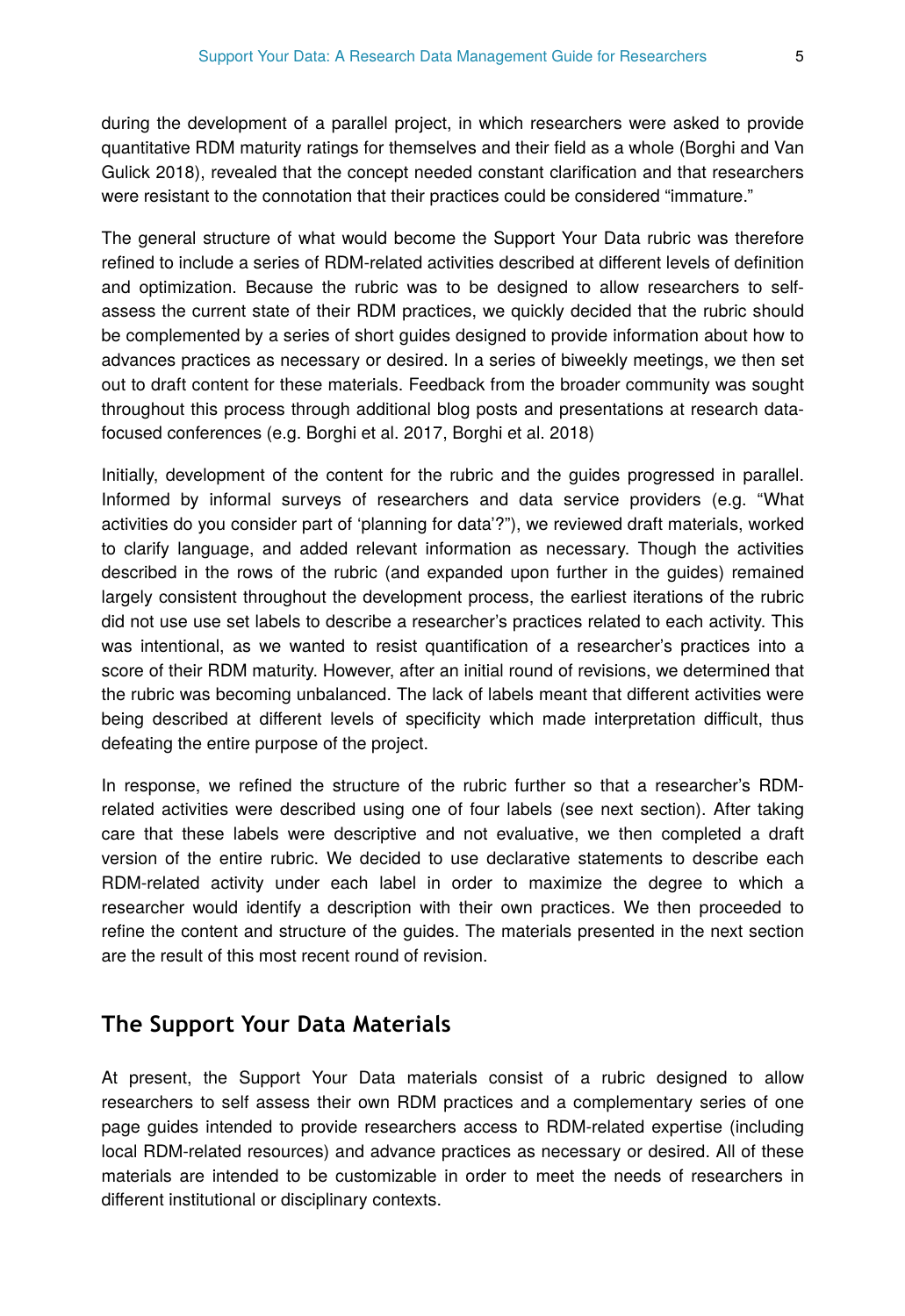The aim of the Support Your Data project is to be descriptive rather than prescriptive. Neither the rubric nor the guides assumes that every researcher will want, need, or be able to achieve the same level data management practices. Rather, the intent of these materials is to help researchers understand where they are in regards to RDM and, when appropriate, how to get to where they want or need to be

### **RDM Rubric**

A schematic version of RDM rubric is shown in Table 1. Different RDM-related activities occurring over the course of a research project are represented in separate rows. Though the order from top to bottom loosely follows the progression of a research project, it is very likely that these activities will occur in a different order or simultaneously in a researcher's day-to-day work with data. The six activities described in the rubric (planning, organizing, saving, preparing, analyzing, sharing) are intentionally general in order to make the rubric applicable to as wide a population as possible. Future versions of the rubric, adapted to specific disciplinary or institutional contexts, could incorporate greater, fewer, or altogether different activities.

### Table 1.

The Support Your Data RDM rubric. The language used throughout the rubric is intended to describe RDM-related activities such as data management planning, organizing data, saving data, preparing data, analyzing data, and sharing data in a researcher-friendly fashion. A formatted version is available as Suppl. material 1.

|                                            | Ad Hoc                                                                                                                    | One-Time                                                                                                                                       | <b>Active and</b><br><b>Informative</b>                                                                                                  | <b>Optimized for Re-Use</b>                                                                                               |
|--------------------------------------------|---------------------------------------------------------------------------------------------------------------------------|------------------------------------------------------------------------------------------------------------------------------------------------|------------------------------------------------------------------------------------------------------------------------------------------|---------------------------------------------------------------------------------------------------------------------------|
| Planning your<br>project                   | When it comes to my<br>data, I have a "way of<br>doing things" but no<br>standard or<br>documented plans.                 | I create some formal<br>plans about how I will<br>manage my data at<br>the start of a project,<br>but I generally don't<br>refer back to them. | I develop detailed plans<br>about how I will<br>manage my data that I<br>actively revisit and<br>revise over the course<br>of a project. | I have created plans for<br>managing my data that<br>are designed to<br>streamline its future use<br>by myself or others. |
| Organizing<br>vour data                    | I don't follow a<br>consistent approach<br>for keeping my data<br>organized, so it often<br>takes time to find<br>things. | I have an approach for<br>organizing my data,<br>but I only put it into<br>action after my project<br>is complete.                             | I have an approach for<br>organizing my data that<br>I implement<br>prospectively, but it not<br>necessarily<br>standardized.            | I organize my data so<br>that others can<br>navigate, understand,<br>and use it without me<br>being present.              |
| Saving and<br>backing up<br>your data      | I decide what data is<br>important while I am<br>working on it and<br>typically save it in a<br>single location.          | I know what data<br>needs to be saved and<br>I back it up after I'm<br>done working on it to<br>reduce the risk of loss.                       | I have a system for<br>regularly saving<br>important data while I<br>am working on it. I<br>have multiple backups.                       | I save my data in a<br>manner and location<br>designed maximize<br>opportunities for re-use<br>by myself and others.      |
| Getting your<br>data ready for<br>analysis | I don't have a<br>standardized or well<br>documented process<br>for preparing my data<br>for analysis.                    | I have thought about<br>how I will need to<br>prepare my data, but I<br>handle each case in a<br>different manner.                             | My process for<br>preparing data is<br>standardized and well<br>documented.                                                              | I prepare my data in<br>such a way as to<br>facilitate use by both<br>myself and others in the<br>future.                 |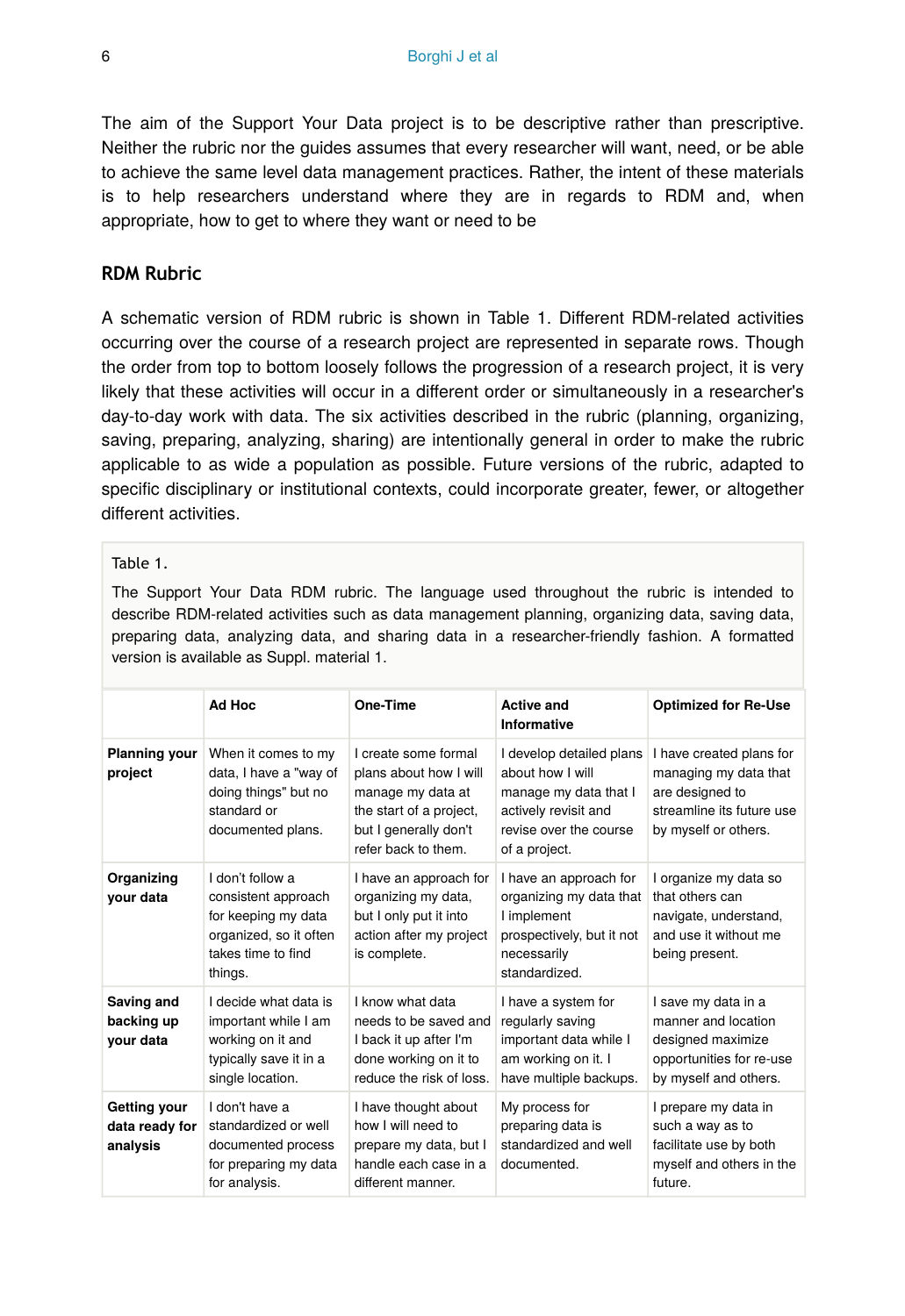| Analyzing<br>your data and<br>handling the<br>outputs | I often have to redo<br>my analyses or<br>examine their<br>products to determine<br>what procedures or<br>parameters were<br>applied. | After I finish my<br>analysis, I document<br>the specific<br>parameters,<br>procedures, and<br>protocols applied.     | I regularly document<br>the specifics of both my<br>analysis workflow and<br>decision making<br>process while I am<br>analyzing my data. | I have ensured that the<br>specifics of my analysis<br>workflow and decision<br>making process can be<br>understood and put into<br>action by others. |
|-------------------------------------------------------|---------------------------------------------------------------------------------------------------------------------------------------|-----------------------------------------------------------------------------------------------------------------------|------------------------------------------------------------------------------------------------------------------------------------------|-------------------------------------------------------------------------------------------------------------------------------------------------------|
| Sharing and<br>publishing<br>vour data                | I share the results of<br>my research, but<br>generally I do not<br>share the underlying<br>data.                                     | I share my data only<br>when I'm required to<br>do so or in response<br>to direct requests from<br>other researchers. | I regularly share the<br>data that underlies my<br>results and conclusions<br>in a form that enables<br>use by others.                   | Because of my excellent<br>data management<br>practices, I am able to<br>efficiently share my data<br>whenever I need to with<br>whomever I need to.  |

Proceeding left to right, a series of declarative statements describe each activity in terms of how well they are designed to foster access to and use of data in the future. The four levels, "ad hoc", "one-time", "active and informative" and "optimized for re-use", are intended to be descriptive not prescriptive.

- **Ad hoc** Refers to circumstances in which practices are neither standardized or documented. Every time a researcher has to manage their data they have to design new practices and procedures from scratch.
- **One time** Refers to circumstances in which data management occurs only when it is necessary, such as in direct response to a mandate from a funder or publisher. Practices or procedures implemented at one phase of a project are not designed with later phases in mind.
- **Active and informative** Refers to circumstances in which data management is a regular part of the research process. Practices and procedures are standardized, well documented, and well integrated with those implemented at other phases.
- **Optimized for re-use** Refers to circumstances in which data all management activities are designed to facilitate the re-use of data in the future.

It should be noted that "re-use" in the context of the Support Your Data project is not necessarily meant as an endorsement of data sharing or other open science practices but is representative of the close link between effective sharing and effective research data management. It is very likely that the person who will need to examine or re-use a given dataset will be the researcher who collected or analyzed it in the first place.

### **One Page Guides**

Prelimary versions of the guides associated with each row of the RDM rubric are available as Suppl. materials 2, 3, 4, 5, 6, 7. Designed to be easily customizable to fit the terminology, practices, and services associated with different disciplinary and institutional communities, the guides all follow a similar structure.

• **Abstract** - A brief summary of the contents of the guide.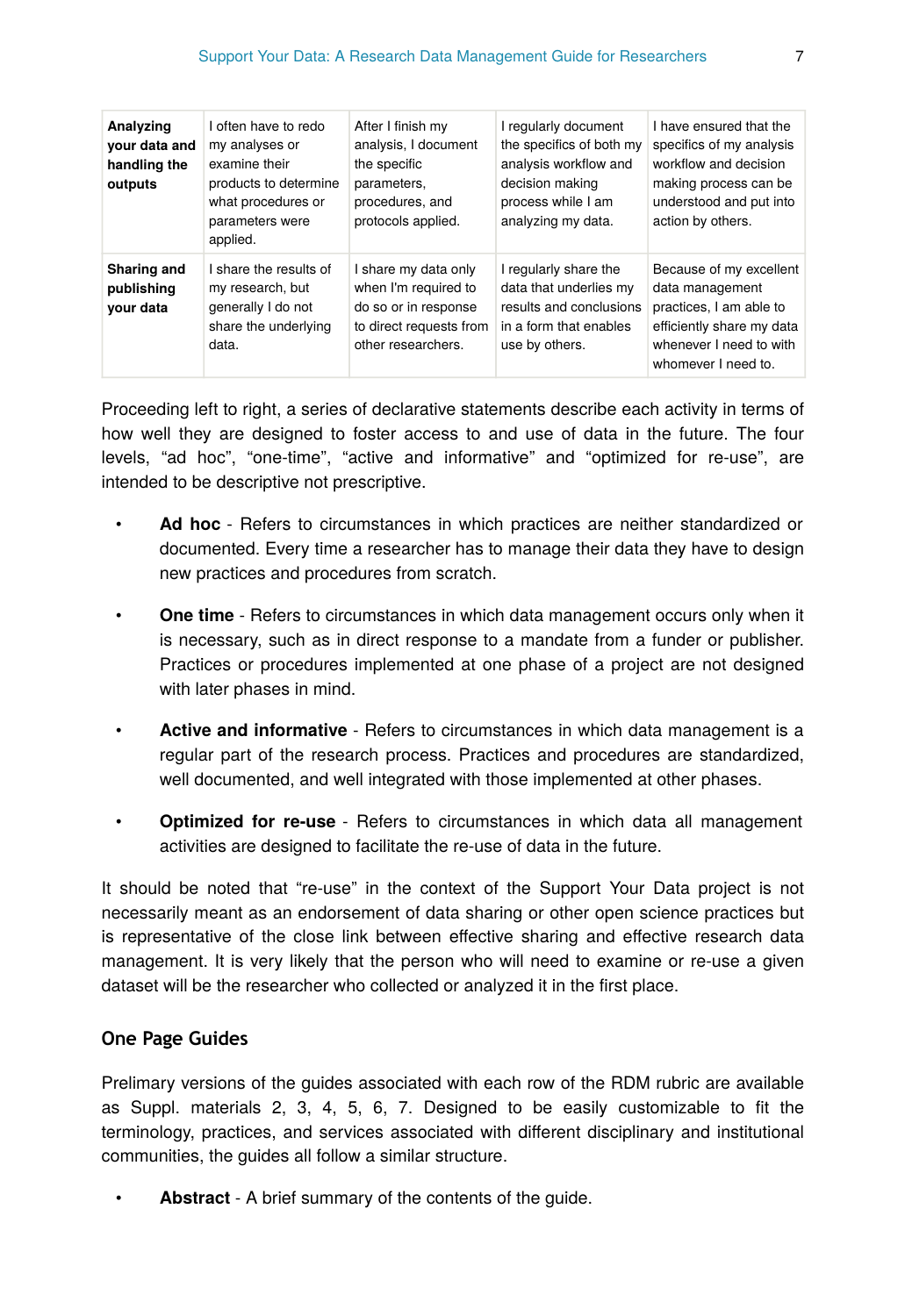- **What does it mean**? Provides an operational definition of the activity covered by the guide. For some guides (Planning, Preparing), this consists of a sentence or two describing the activity. For others (e.g. Saving, Preparing, Analyzing, Sharing) this involves a more detailed breakdown of what each activity involves in practice.
- **Requirements and how to meet them** Provides a brief summary of how to meet expectations or mandates related to each activity. Because data-related requirements and services are highly discipline and institionally specific, the contents of these sections are designed to be easily customizable.
- **Things to think about** Contains notes and recommendations that do not fit into the other sections.

Both the rubric and the guides are intended for easy customization to reflect the terminology, tools, best practices, and services specific to different disciplinary and institutional communities. In the template guides, some suggested points of customization are highlighted in yellow (discipline-specific) and red (institution-specific). Disciplinespecific versions may incorporate the jargon, workflow, standards, and priorities of researchers working in a particular domain (e.g. Nichols et al. 2017). Institution-specific versions may also incorporate links to available data management, curation, and preservation tools and services.

# **Using the Support Your Data Materials**

We envision several use cases for the Support Your Data Materials. The most likely is one in which these materials are used to facilitate discussion between an individual researcher or research group and a data service provider. In such a case, the researcher or research group can use the RDM rubric to identify the difference between where they are in regards to RDM versus where they want or need to be and then a data service provider can use the guides, customized to highlight available services and tools, to provide information about how to move forward. Another probable use case is one in which a particular research community uses these materials as part of a broader effort to improve data management (including data sharing) related practices. In this case, the organization and content of both the RDM rubric and the guides can be customized, with the assistance of data service providers, to include community-specific activities, requirements, and terminology. Though we were careful to ensure that our materials are merely descriptive, such customized versions could be more prescriptive in adhering to institutional or discipline-specific norms or policies.

Though helping researchers respond to evolving expectations related to the management and sharing of their data was a major driving force behind the project, the Support Your Data materials, at least in their current iteration, are not designed to increase compliance with specific policies or requirements. For example, though a researcher using these materials would be directed to local RDM services and tools (e.g. a local DMPTool instance) related to the creation of data management plans (DMPs), neither the rubric nor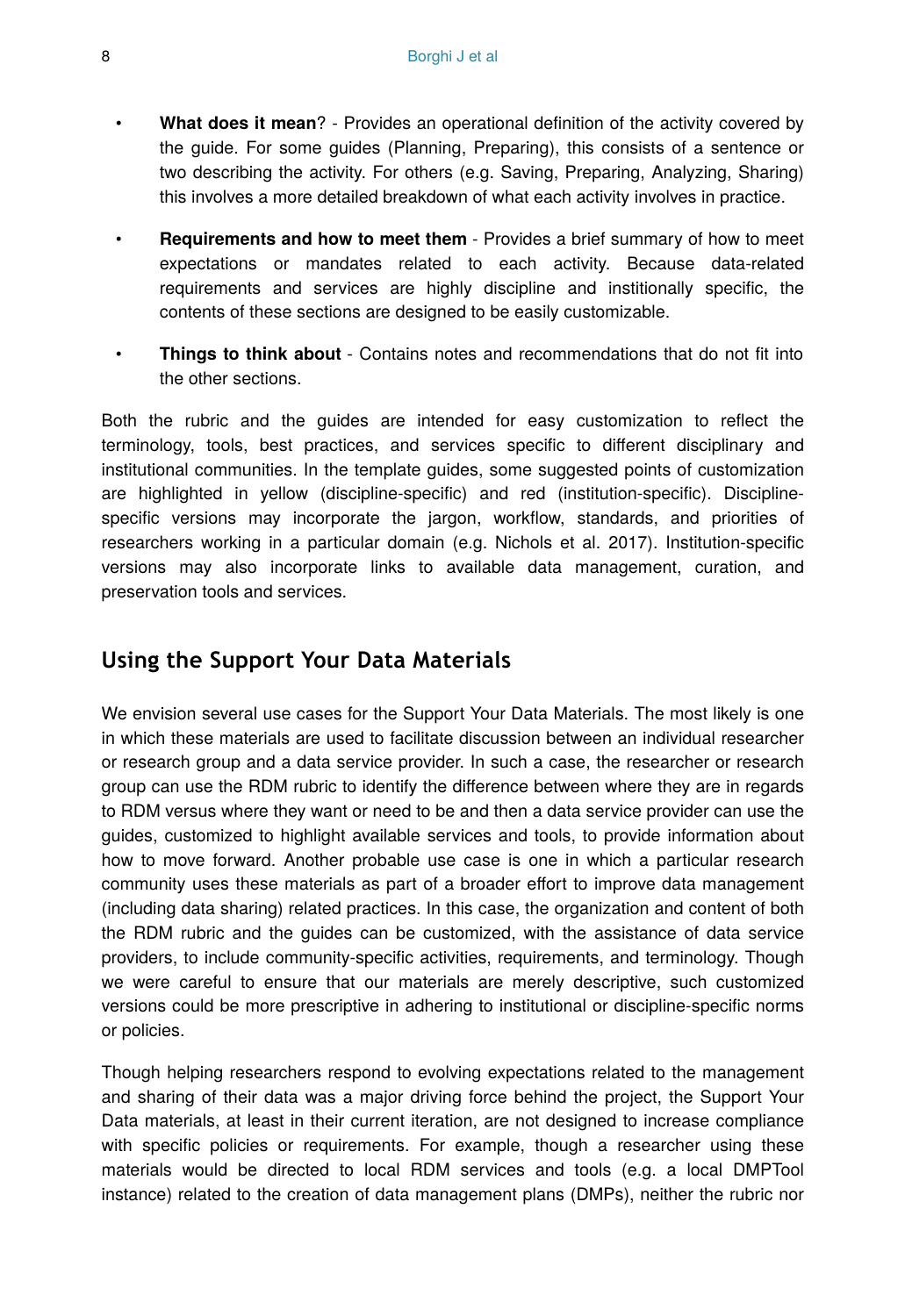the "planning for data" guide give specific guidance on how to comply with the DMP requirements of different funding agencies. However, in helping researchers assess and advance their data management practices, the Support Your Data materials may indirectly help them comply more effectively with data-related requirements throughout the lifecycle of a research project.

# **Next Steps**

Now that we have a complete set of draft materials, the next step of the Support Your Data project is to focus on design and adoption. Moving forward, we will work with internal and external partners on the visual presentation of the materials and to develop pamphlets, postcards, and other collateral. As has been the case throughout the project, we will also continue to invite feedback and explore partnerships with stakeholders interested in developing customized materials.

# **Hosting institution**

UC Curation Center, California Digital Library

# **Author contributions**

JB drafted the manuscript and lead the development of the materials. SA, DL, SS, and JC co-developed the materials and reviewed the manuscript.

# **Conflicts of interest**

The authors declare no conflicts of interest.

# **References**

- Australian National Data Service (2011) Creating a data management framework. [www.ands.org.au/guides/creating-a-data-management-framework](http://www.ands.org.au/guides/creating-a-data-management-framework)
- Awre C, Baxter J, Clifford B, Colclough J, Cox A, Dods N, Drummond P, Fox Y, Gill M, Gregory K, Gurney A, Harland J, Khokhar M, Lowe D, O'Beirne R, Proudfoot R, Schwamm H, Smith A, Verbaan E, Waller L, Williamson L, Wolf M, Zawadzki M (2015) Research Data Management as a "wicked problem". Library Review 64: 356‑371. <https://doi.org/10.1108/lr-04-2015-0043>
- Barone L, Williams J, Micklos D (2017) Unmet needs for analyzing biological big data: A survey of 704 NSF principal investigators. PLOS Computational Biology 13 (10): e1005755.<https://doi.org/10.1371/journal.pcbi.1005755>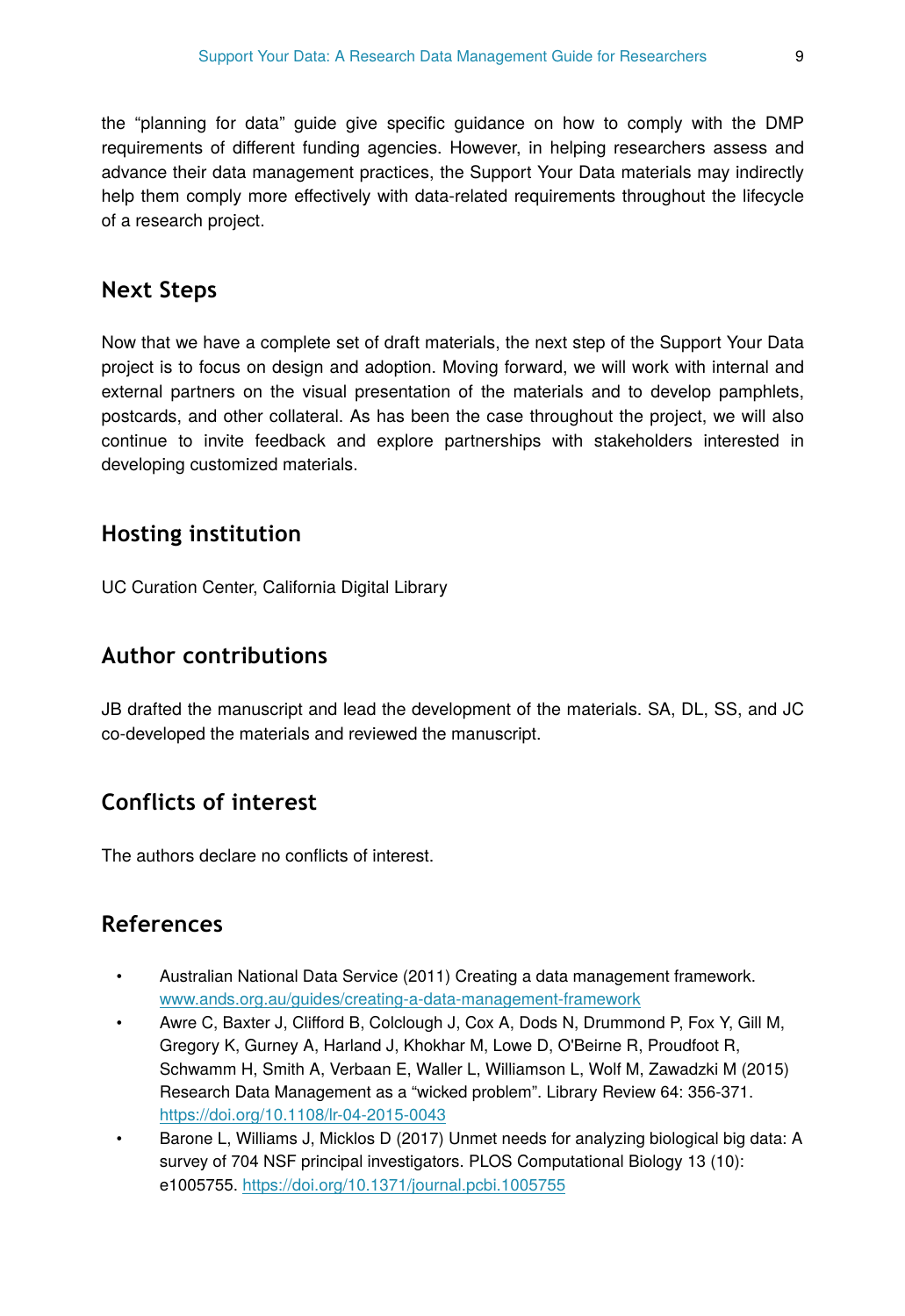- Borghi J, Abrams S, Chodacki J, Lowenberg D, Simms S (2017) Developing A Data Management Guide For Researchers. Zenodo [Poster] [https://doi.org/10.5281/](https://doi.org/10.5281/ZENODO.1213384) [ZENODO.1213384](https://doi.org/10.5281/ZENODO.1213384)
- Borghi J, Van Gulick A (2018) Data management and sharing in neuroimaging: Practices and perceptions of MRI researchers. bioRxiv [Preprint] [https://](https://doi.org/10.1101/266627) [doi.org/10.1101/266627](https://doi.org/10.1101/266627)
- Borghi J, Abrams S, Lowenberg D, Simms S, Chodacki J (2018) Support Your Data: A Data Management Guide For Researchers. Zenodo [Poster] [https://doi.org/10.5281/](https://doi.org/10.5281/ZENODO.1204885) [ZENODO.1204885](https://doi.org/10.5281/ZENODO.1204885)
- Carlson J (2014) The use of lifecycle models in developing and supporting data services. In: Ray J (Ed.) Research data management: Practical strategies for information professionals. Purdue University Press, West Lafayette, Indiana.
- Collins F, Tabak L (2014) Policy: NIH plans to enhance reproducibility. Nature 505 (7485): 612‑613.<https://doi.org/10.1038/505612a>
- Cox A, Kennan MA, Lyon L, Pinfield S (2017) Developments in research data management in academic libraries: Towards an understanding of research data service maturity. Journal of the Association for Information Science and Technology 68 (9): 2182‑2200.<https://doi.org/10.1002/asi.23781>
- Cox AM, Ting Tam WW (2018) A critical analysis of lifecycle models of the research process and research data management. Aslib Journal of Information Management <https://doi.org/10.1108/ajim-11-2017-0251>
- Crowston K, Qin J (2011) A capability maturity model for scientific data management: Evidence from the literature. Proceedings of the American Society for Information Science and Technology 48 (1): 1-9. <https://doi.org/10.1002/meet.2011.14504801036>
- Digital Curation Center (2013) Collaborative Assessment of Research Data Infrastructure and Objectives (CARDIO).<https://cardio.dcc.ac.uk/about/>
- Federer L, Lu Y, Joubert D, Welsh J, Brandys B (2015) Biomedical data sharing and reuse: Attitudes and practices of clinical and scientific research staff. PLOS ONE 10 (6): e0129506.<https://doi.org/10.1371/journal.pone.0129506>
- Flores JR, Brodeur JJ, Daniels MG, Nicholls N, Turnator E (2015) Libraries and the research data management landscape. In: Maclachlan J, Waraksa E, Williford C (Eds) The process of discovery: The CLIR postdoctoral fellowshipprogram and the future of the academy. Council on Library and Information Resources, Washington D.C.. URL: <http://www.clir.org/pubs/reports/pub167/RDM.pdf>
- Goodman A, Pepe A, Blocker A, Borgman C, Cranmer K, Crosas M, Stefano RD, Gil Y, Groth P, Hedstrom M, Hogg D, Kashyap V, Mahabal A, Siemiginowska A, Slavkovic A (2014) Ten simple rules for the care and feeding of scientific data. PLOS Computational Biology 10 (4): e1003542. <https://doi.org/10.1371/journal.pcbi.1003542>
- Holdren JP (2013) Expanding public access to the results of federally funded research. [http://obamawhitehouse.archives.gov/sites/default/](http://obamawhitehouse.archives.gov/sites/default/files/microsites/ostp/ostp_public_access_memo_2013.pdf)files/microsites/ostp/ [ostp\\_public\\_access\\_memo\\_2013.pdf](http://obamawhitehouse.archives.gov/sites/default/files/microsites/ostp/ostp_public_access_memo_2013.pdf)
- Ioannidis JA (2014) How to make more published research true. PLOS Medicine 11 (10): e1001747.<https://doi.org/10.1371/journal.pmed.1001747>
- Lowndes JS, Best B, Scarborough C, Afflerbach J, Frazier M, O'Hara C, Jiang N, Halpern B (2017) Our path to better science in less time using open data science tools. Nature Ecology & Evolution 1 (6): 0160. <https://doi.org/10.1038/s41559-017-0160>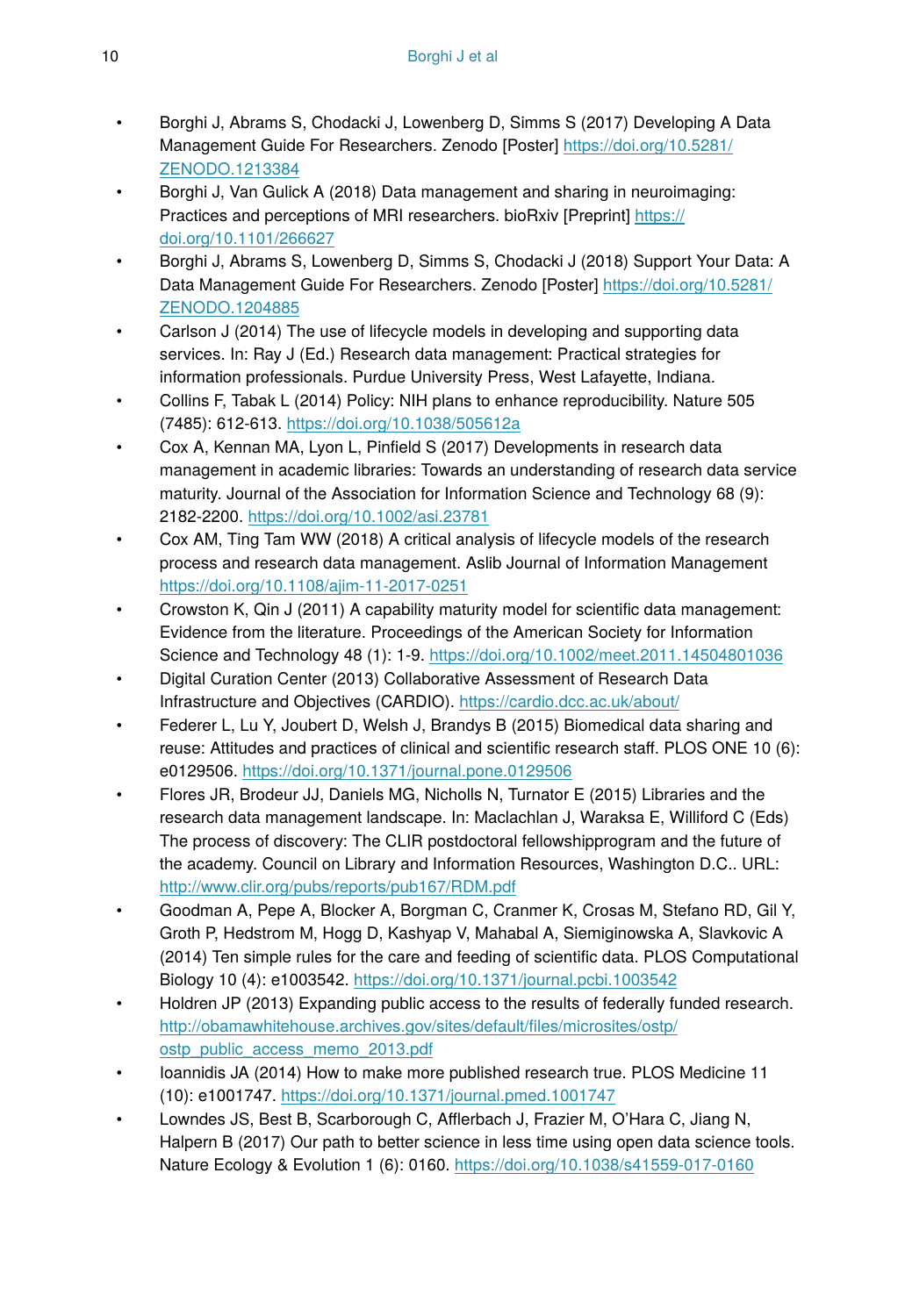- Mattern E, Jeng W, He D, Lyon L, Brenner A (2015) Using participatory design and visual narrative inquiry to investigate researchers' data challenges and recommendations for library research data services. Program 49 (4): 408-423. [https://](https://doi.org/10.1108/prog-01-2015-0012) [doi.org/10.1108/prog-01-2015-0012](https://doi.org/10.1108/prog-01-2015-0012)
- Meyer M (2018) Practical Tips for Ethical Data Sharing. Advances in Methods and Practices in Psychological Science 1 (1): 131-144. [https://](https://doi.org/10.1177/2515245917747656) [doi.org/10.1177/2515245917747656](https://doi.org/10.1177/2515245917747656)
- Munafò M, Nosek B, Bishop DM, Button K, Chambers C, du Sert NP, Simonsohn U, Wagenmakers E, Ware J, Ioannidis JA (2017) A manifesto for reproducible science. Nature Human Behaviour 1 (1): 0021.<https://doi.org/10.1038/s41562-016-0021>
- Nichols TE, Das S, Eickhoff SB, Evans AC, Glatard T, Hanke M, Kriegeskorte N, Milham MP, Poldrack RA, Poline J, Proal E, Thirion B, Van Essen DC, White T, Thomas Yeo BT (2017) Best practices in data analysis and sharing in neuroimaging using MRI. Nature Neuroscience 20 (3): 299‑303.<https://doi.org/10.1038/nn.4500>
- Paulk MC, Curtis B, Chrissis MB, Weber CV (1993) Capability maturity model, version 1.1. IEEE Software 10 (4): 18‑27. <https://doi.org/10.1109/52.219617>
- Sallans A, Lake S (2014) Data management assessment and planning tools. In: Ray J (Ed.) Research data management: Practical Strategies for information professionals. Purdue University Press, West Lafayette, Indiana.
- SPARC (2013) HowOpenIsIt? A guide for evaluating the openness of ournals. [sparcopen.org/our-work/howopenisit/](http://sparcopen.org/our-work/howopenisit/)
- Tenopir C, Sandusky R, Allard S, Birch B (2014) Research data management services in academic research libraries and perceptions of librarians. Library & Information Science Research 36 (2): 84-90. <https://doi.org/10.1016/j.lisr.2013.11.003>
- Tenopir C, Allard S, Sinha P, Pollock D, Newman J, Dalton E, Frame M, Baird L (2016) Data management education from the perspective of science ducators. International Journal of Digital Curation 11 (1): 232‑251.<https://doi.org/10.2218/ijdc.v11i1.389>
- Wilkinson M, Dumontier M, Aalbersberg IJ, Appleton G, Axton M, Baak A, Blomberg N, Boiten J, Silva Santos LBd, Bourne P, Bouwman J, Brookes A, Clark T, Crosas M, Dillo I, Dumon O, Edmunds S, Evelo C, Finkers R, Gonzalez-Beltran A, Gray AG, Groth P, Goble C, Grethe J, Heringa J, 't Hoen PC, Hooft R, Kuhn T, Kok R, Kok J, Lusher S, Martone M, Mons A, Packer A, Persson B, Rocca-Serra P, Roos M, Schaik Rv, Sansone S, Schultes E, Sengstag T, Slater T, Strawn G, Swertz M, Thompson M, der Lei Jv, Mulligen Ev, Velterop J, Waagmeester A, Wittenburg P, Wolstencroft K, Zhao J, Mons B (2016) The FAIR Guiding Principles for scientific data management and stewardship. Scientific Data 3: 160018.<https://doi.org/10.1038/sdata.2016.18>
- Witt M, Carlson J, Brandt DS, Cragin M (2009) Constructing Data Curation Profiles. International Journal of Digital Curation 4 (3): 93‑103. [https://doi.org/10.2218/](https://doi.org/10.2218/ijdc.v4i3.117) [ijdc.v4i3.117](https://doi.org/10.2218/ijdc.v4i3.117)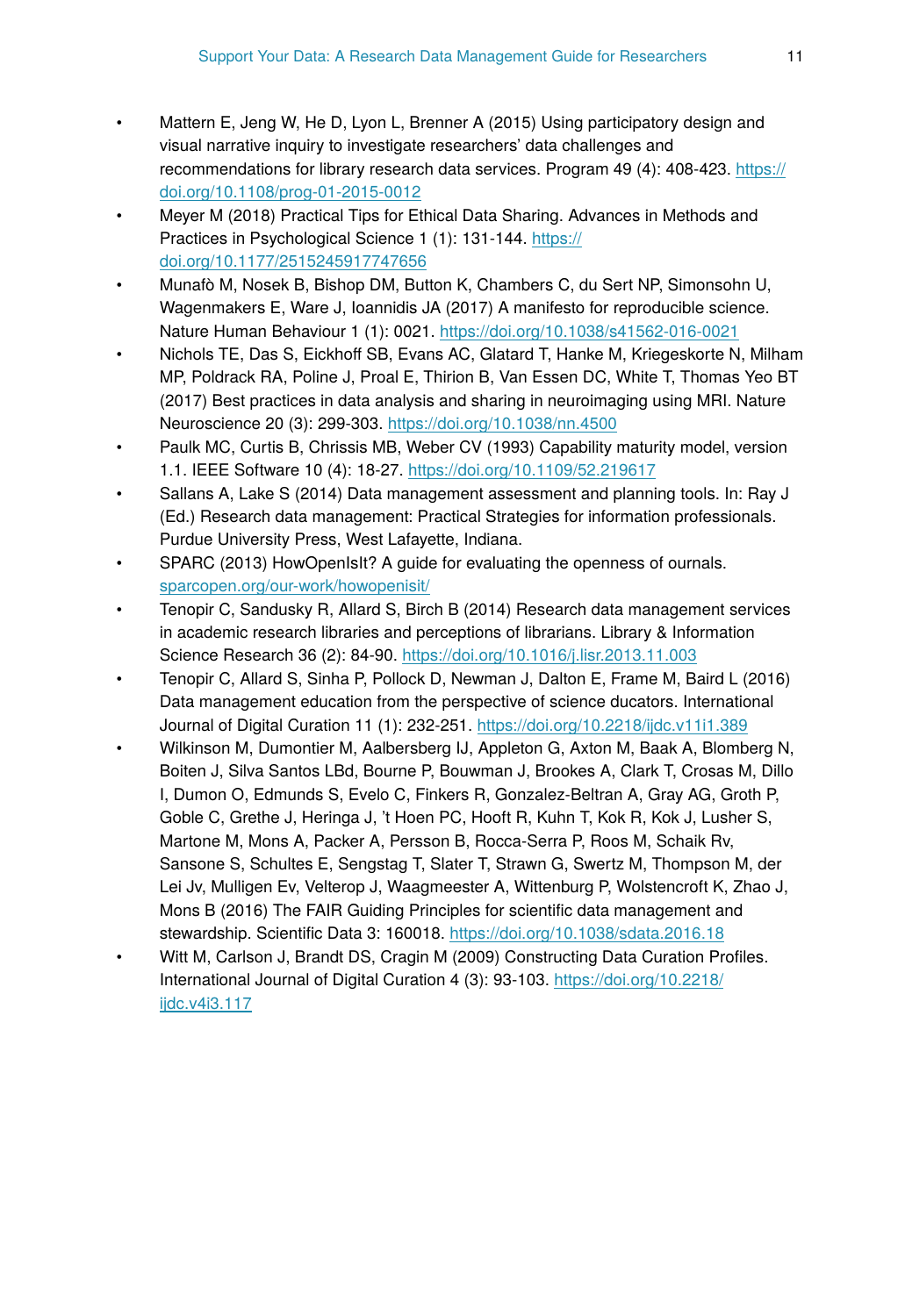### **Supplementary materials**

#### **Suppl. material 1: Formatted RDM Rubric**

**Authors:** John Borghi **Data type:** OpenDocument Presentation (.odp) file **Brief description:** A formatted version of the Support Your Data RDM rubric. **Filename:** Support Your Data - Editable Rubric.odp - [Download](https://arpha.pensoft.net/getfile.php?filename=oo_201006.odp) file (85.68 kb)

#### **Suppl. material 2: Draft Guide - Planning**

**Authors:** John Borghi **Data type:** OpenDocument Text (.odt) file **Brief description:** A draft guide that corresponds with the "Planning your project" row of the RDM rubric. Suggested points of customization are highlighted in yellow (discipline-specific) and red (institution-specific). **Filename:** Draft Guide - Planning.odt - [Download](https://arpha.pensoft.net/getfile.php?filename=oo_201015.odt) file (57.74 kb)

#### **Suppl. material 3: Draft Guide - Organizing**

**Authors:** John Borghi **Data type:** OpenDocument Text (.odt) file **Brief description:** A draft guide that corresponds with the "Organizing your data" row of the RDM rubric. Suggested points of customization are highlighted in yellow (discipline-specific) and red (institution-specific). **Filename:** Draft Guide - Organizing.odt - [Download](https://arpha.pensoft.net/getfile.php?filename=oo_201017.odt) file (59.85 kb)

### **Suppl. material 4: Draft Guide - Saving**

**Authors:** John Borghi **Data type:** OpenDocument Text (.odt) file **Brief description:** A draft guide that corresponds with the "Saving and backing up your data" row of the RDM rubric. Suggested points of customization are highlighted in yellow (disciplinespecific) and red (institution-specific). **Filename:** Draft Guide - Saving.odt - [Download](https://arpha.pensoft.net/getfile.php?filename=oo_201018.odt) file (57.20 kb)

### **Suppl. material 5: Draft Guide - Preparing**

**Authors:** John Borghi **Data type:** OpenDocument Text (.odt) file **Brief description:** A draft guide that corresponds with the "Getting your data ready for analysis" row of the RDM rubric. Suggested points of customization are highlighted in yellow (disciplinespecific) and red (institution-specific). **Filename:** Draft Guide - Preparing.odt - [Download](https://arpha.pensoft.net/getfile.php?filename=oo_201041.odt) file (59.52 kb)

### **Suppl. material 6: Draft Guide - Analyzing**

**Authors:** John Borghi **Data type:** OpenDocument Text (.odt) file